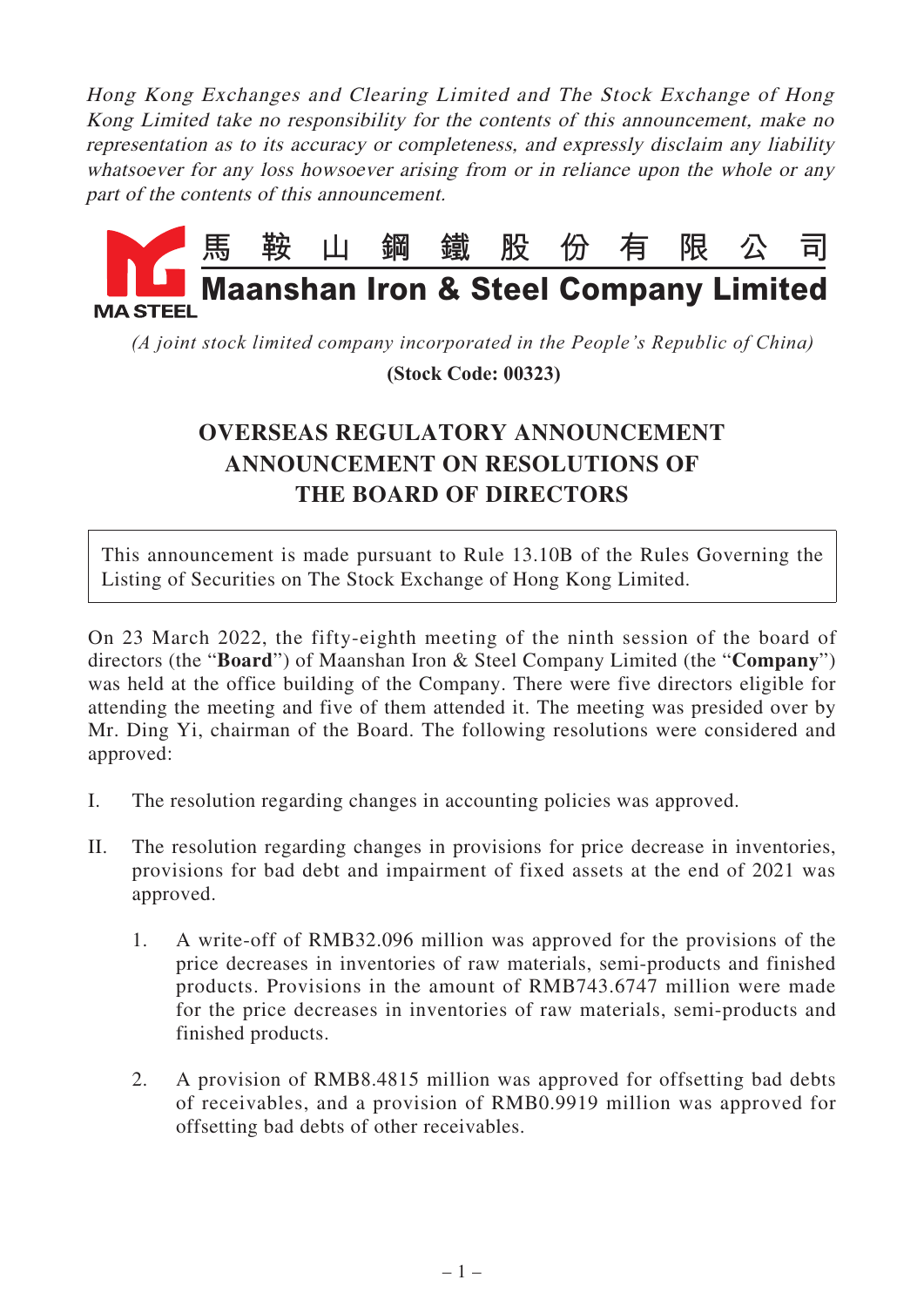- 3. The write-off of provision for impairment of fixed assets including chain kiln equipment disposed of in 2021 was approved. A provision of RMB127 million for impairment of fixed assets was made in 2020 and the write-off of such provision had no impact on the current profit and loss.
- III. The audited financial report of the Company for 2021 was approved.
- IV. The final profit distribution plan of the Company for 2021 was approved.

As audited by Ernst & Young Hua Ming (LLP): for the year of 2021, as calculated in accordance with China Accounting Standards for Business Enterprises, the net profit of the Company amounted to RMB4,389,033,524. Upon comprehensive consideration on the future development of the Company and long-term interests of the shareholders, the final profit distribution plan of the Company for 2021 was approved.

- 1. According to the rules under Company Law and Articles of Association, no relevant provision will be made this year as the statutory surplus reserve of the Company has reached 50% of the registered capital.
- 2. The 2021 final cash dividend of RMB0.35 per share (tax inclusive) was declared based on the Company's total share capital of 7,700,681,186 shares. The amount of total distribution of dividend is estimated to be RMB2,695,238,415 (tax inclusive). Retained earnings will be carried forward to the year of 2022. No capital surplus shall be transferred to share capital.
- 3. During the period from the date of deliberation and approval of the Board to the date of registration for the implementation of the distribution of rights and interests, if there is a change in the total share capital of the Company, the Company intends to keep the distribution of cash dividends per share unchanged, and will adjust the total dividends accordingly.
- V. The work report of the Board for 2021 was approved.
- VI. In accordance with the authorization granted at the 2020 annual general meeting and upon the review and confirmation by the Audit Committee which is comprised of independent directors, the Board has decided to pay Ernst & Young Hua Ming (LLP) the annual audit fees and interim fees for the execution of agreed-upon procedures for the year 2021 of RMB3.26 million (tax inclusive, applies to the price below), of which the annual audit fee was RMB2.76 million (including an internal control audit fee of RMB550,000), and interim fees for the execution of agreed-upon procedures were RMB500,000. During the working period in the Company, auditors are provided with meals and transportation within the factory area, whilst other accommodation and transportation expenses shall be borne by their own.